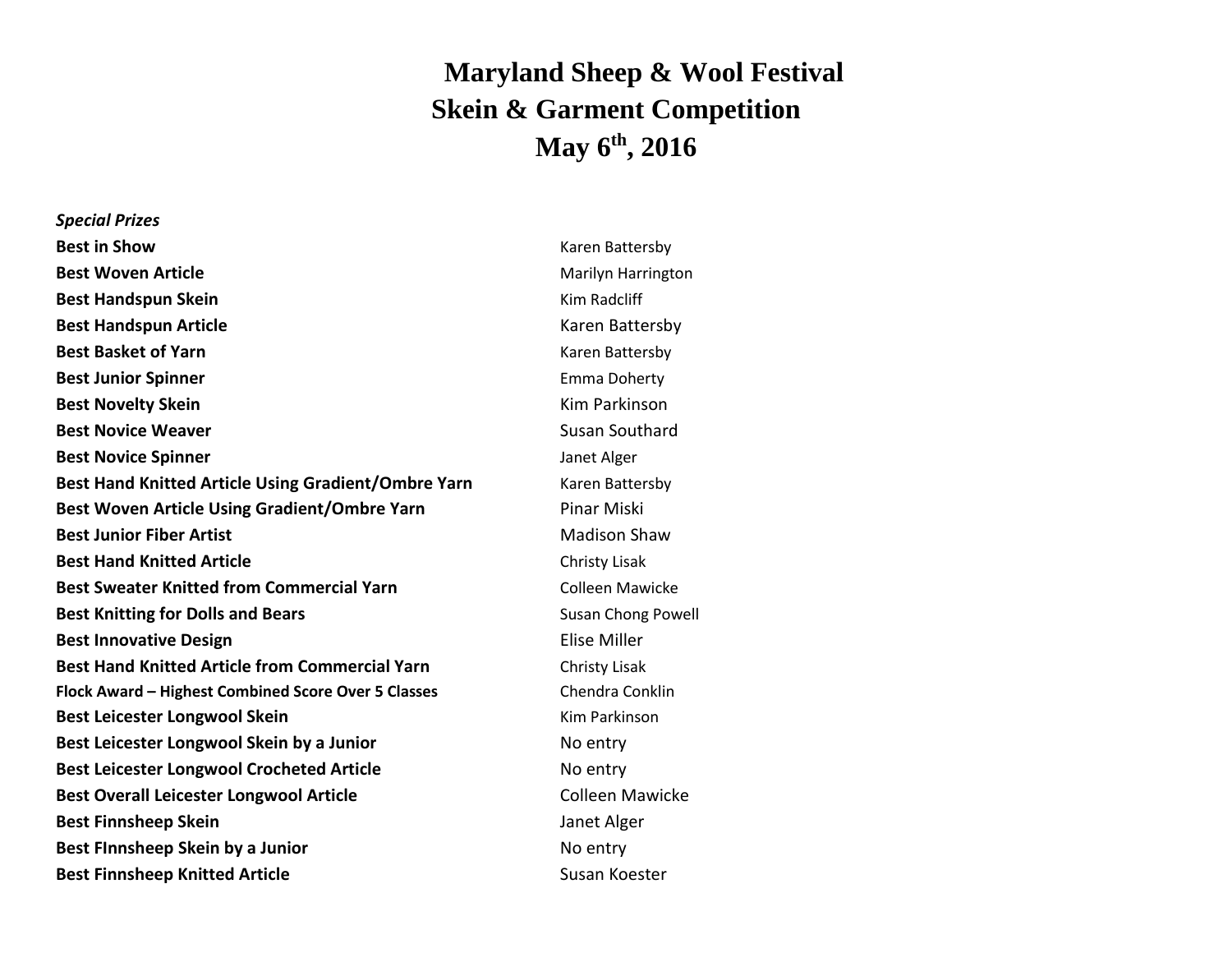| <b>Best Finnsheep Crocheted Article</b>                 | No entry                            |
|---------------------------------------------------------|-------------------------------------|
| <b>Best Finnsheep Woven Article</b>                     | No entry                            |
| <b>Best Finnsheep Felted Article</b>                    | Robin Russo                         |
| <b>Best Overall Finnsheep Article</b>                   | Susan Koester                       |
| <b>Best Bluefaced Leicester Skein</b>                   | <b>Tracy Seamster</b>               |
| <b>Best Producer of Maryland Wool</b>                   | John and Kate Bostek, Roclans Cormo |
| <b>Best Skein of Maryland Wool</b>                      | Chendra Conklin                     |
| <b>Best Article of Maryland Wool</b>                    | Cynthia Shelby                      |
| Annual Freddie Award for Most Unusual Handwoven Article | <b>Marilyn Harrington</b>           |
|                                                         |                                     |

*Mamie Francis Blanket Competition* **Grand Prize Winner overall Robin Leidner** Robin Leidner **Best Blanket Made of Maryland Wool** Michelle Lushbaugh

## *Contest Results*

|                                                      | <b>Class</b>                     | <b>First Place</b>    | <b>Second Place</b>   | <b>Third Place</b> | <b>Fourth Place</b>  | <b>Fifth Place</b>   |  |
|------------------------------------------------------|----------------------------------|-----------------------|-----------------------|--------------------|----------------------|----------------------|--|
| Skeins - 100% wool prepared by spinner from raw wool |                                  |                       |                       |                    |                      |                      |  |
| S01                                                  | 100% Wool - Fine singles yarn    | Chendra Conklin       | Chendra Conklin       | Patricia Sanville  |                      |                      |  |
|                                                      | 100% Wool - Medium to thick      |                       |                       |                    |                      |                      |  |
| S <sub>02</sub>                                      | singles yarn                     | Kim Parkinson         |                       |                    |                      |                      |  |
| <b>SO3</b>                                           | 100% Wool - Fine plied yarn      | Kimberly Radcliffe    | Chendra Conklin       | Kim Parkinson      | Jackie Oppelt        |                      |  |
|                                                      | 100% Wool - Medium plied         |                       |                       |                    |                      |                      |  |
| <b>S04</b>                                           | varn                             | Chendra Conklin       | Yakira Heistand       | Joanna Porter      | <b>Elysa Darling</b> | Heidi Brown          |  |
| <b>S05</b>                                           | 100% Wool - Thick plied yarn     | Chendra Conklin       | Patricia Sanville     | Robin Leidner      |                      |                      |  |
| Skeins - at least 50% wool                           |                                  |                       |                       |                    |                      |                      |  |
|                                                      | Singles yarn from commercially   |                       |                       |                    |                      |                      |  |
| <b>SO6</b>                                           | prepared fibers                  | <b>Tracy Seamster</b> | Dawn Savacool         | Cindy Solomon      | Joel Lowy            | Joel Lowy            |  |
|                                                      | Plied yarn from commercially     |                       |                       | Anita Lopez-       |                      |                      |  |
| <b>S07</b>                                           | prepared fibers                  | Nora Eason            | <b>Tracy Seamster</b> | Conheady           | Jennifer Lackey      | Ardianne Hills       |  |
|                                                      | Singles or plied yarn blended by |                       |                       |                    |                      |                      |  |
| <b>S08</b>                                           | spinner                          | Chendra Conklin       | Patricia Sanville     | Cynthia Shelby     | Chendra Conklin      | <b>Elysa Darling</b> |  |
|                                                      | Singles or plied yarn naturally  |                       |                       |                    |                      |                      |  |
| <b>SO9</b>                                           | dyed by spinner                  | Holly Calahan         | Cynthia Shelby        | Robin Leidner      |                      |                      |  |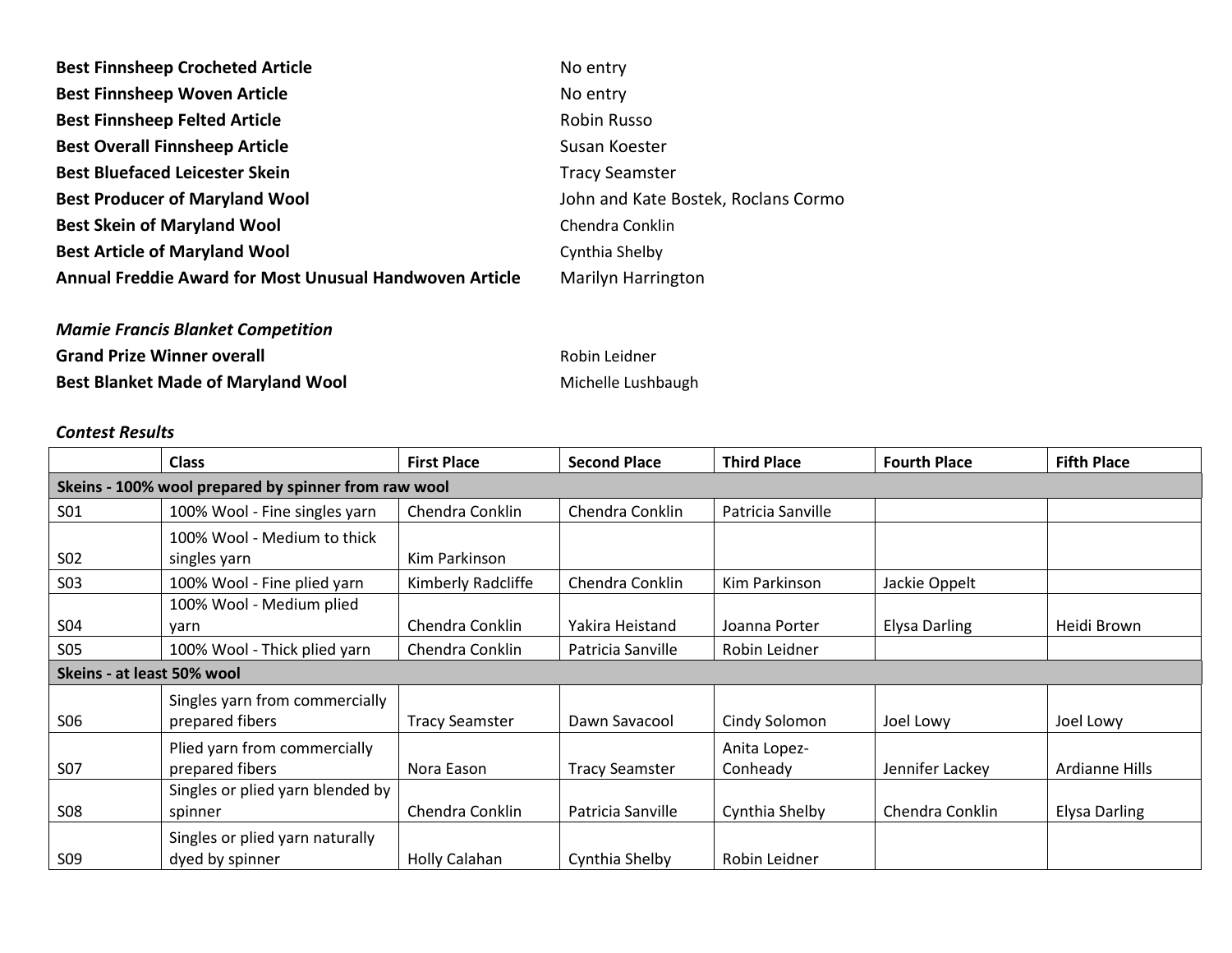|                              | Singles or plied yarn chemically  |                        |                       |                      |                   |                        |
|------------------------------|-----------------------------------|------------------------|-----------------------|----------------------|-------------------|------------------------|
| <b>S10</b>                   | dyed by spinner                   | Chendra Conklin        | Robin Leidner         | Kim Parkinson        | Cynthia Shelby    | Cynthia Shelby         |
| <b>S11</b>                   | Expressive (Novelty) yarn         | Kim Parkinson          | Cynthia Shelby        | <b>Elysa Darling</b> | Chendra Conklin   | Rebecca Moore          |
| <b>S12</b>                   | Handspinners dyed yarn basket     | Karen Battersby        | Nora Eason            |                      |                   |                        |
|                              | Handspinners natural colored      |                        |                       |                      |                   |                        |
| <b>S13</b>                   | yarn basket                       | Melinda Abrazado       | Rose Burt             |                      |                   |                        |
| <b>S14</b>                   | Novice spinner                    |                        |                       |                      |                   |                        |
|                              | Novice spinner using              |                        |                       |                      |                   |                        |
|                              | commercially prepared fiber-      |                        |                       |                      |                   |                        |
| <b>S15</b>                   | singles or plied yarn             | Janet Alger            |                       |                      |                   |                        |
| <b>Hand Knitted Articles</b> |                                   |                        |                       |                      |                   |                        |
|                              | Garment knit from handspun        |                        |                       |                      |                   |                        |
| K01                          | dyed yarn                         | Susan Koester          | <b>Tracy Seamster</b> | Elizabeth Lewis      | Michelle McDaniel | Yakira Heistand        |
|                              | Garment knit from handspun        |                        |                       |                      |                   |                        |
| K02                          | natural colored yarn              | Susan Koester          |                       | Ann Egland           |                   |                        |
|                              | Wearable accessories knit from    |                        |                       |                      |                   |                        |
| K03                          | handspun yarn                     | Caroline Foty          | Yakira Heistand       | <b>Bridget Brown</b> |                   |                        |
|                              | Scarves knit from handspun        |                        |                       |                      |                   |                        |
| K04                          | yarn                              | Elizabeth Lewis        | <b>Carol Bailey</b>   |                      |                   |                        |
| K05                          | Shawls knit from handspun<br>yarn | Karen Battersby        | <b>Bitsy Cohen</b>    | Janeen Bates         | Caroline Foty     | <b>Elizabeth Lewis</b> |
|                              | Gloves/Mittens knit from          |                        |                       |                      |                   |                        |
| K06                          | handspun yarn                     | Nora Eason             |                       |                      |                   |                        |
| K07                          | Socks knit from handspun yarn     | <b>Colleen Mawicke</b> |                       |                      |                   |                        |
|                              | Garment knit from commercial      |                        |                       |                      |                   |                        |
|                              | yarn of one color or one          |                        |                       |                      |                   |                        |
| K08                          | multicolored yarn                 | Amy Ross Manko         | <b>Heather Lodge</b>  | Kaarn Heida          | Dawn Savacool     |                        |
|                              | Garment knit from more than       |                        |                       |                      |                   |                        |
| K09                          | one commercial colored yarn       | MaryAnn Hong           | Dorothy Mezza         | Kaarn Heida          | Brenda Joyner     | Karem Brehn            |
|                              | Scarves knit from commercial      |                        |                       |                      |                   | Susan Chong            |
| K10                          | yarn                              | Laura Hinders          | Sarah Deans           | Kaarn Heida          | Megan Bourassa    | Powell                 |
|                              | Shawls knit from commercial       |                        |                       |                      |                   |                        |
| K11                          | yarn                              | Janeen Bates           | Barbara Tanner        | B. Keith Ryder       | Jennifer Wiley    | B. Keith Ryder         |
|                              | Gloves/mittens knit from          |                        |                       |                      |                   |                        |
| K12                          | commercial yarn                   | Cindy Haub             | Susan Leicester       | Samantha Fisher      | Kaarn Heida       | Kaarn Heida            |
| K13                          | Socks knit from commercial        | Marcia Weiner          | Marcia Weiner         | Nora Eason           | Lee Anne Roberts  | Kaarn Heida            |
|                              | yarn                              |                        |                       |                      |                   |                        |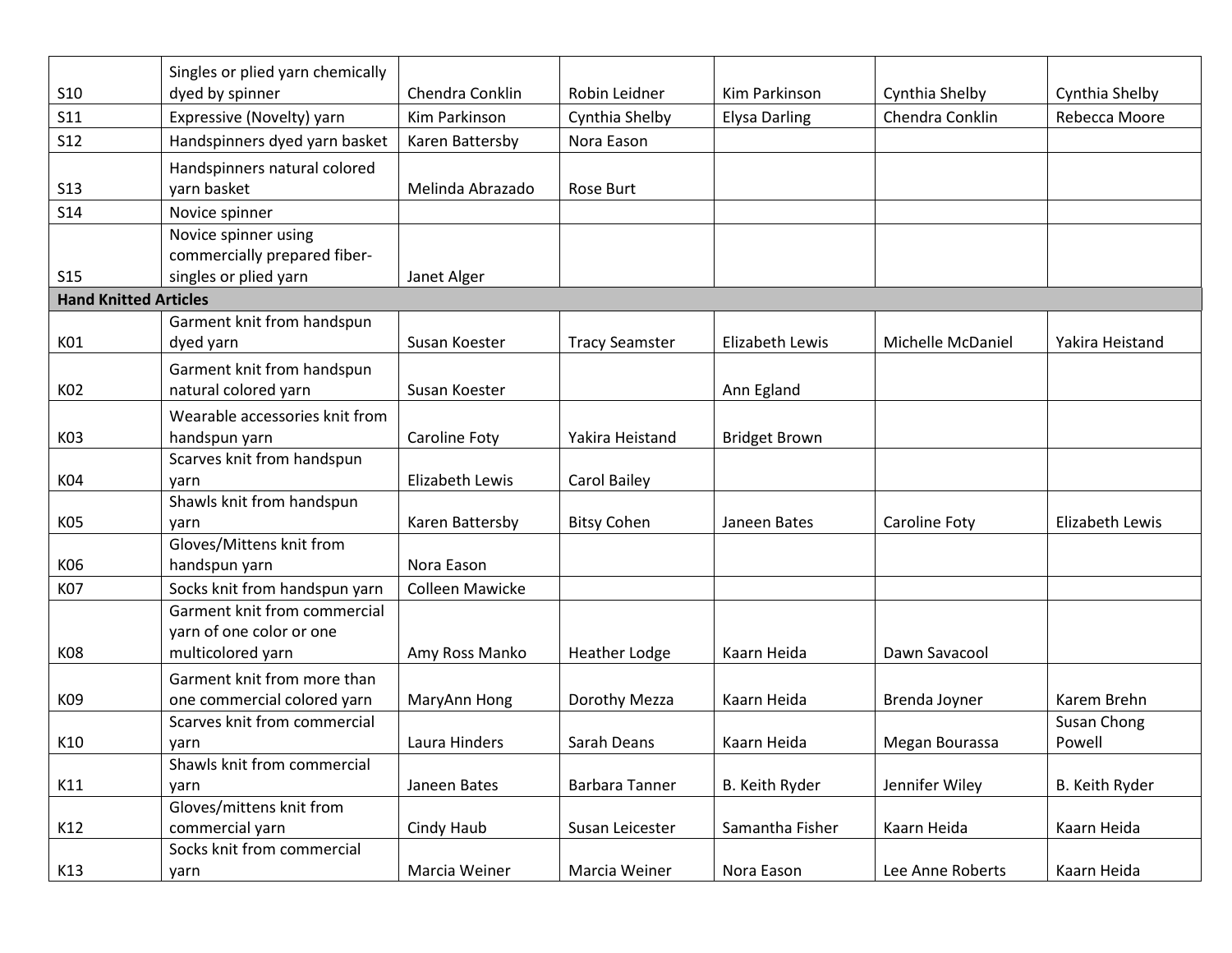| commercial yarn<br><b>Brehn</b><br>K14<br>Dorothy D'Ascanio<br>Kaarn Heida<br>Laura Hinders<br>Miscellaneous knit from<br>K15<br>handspun yarn<br>Rebecca Moore<br>Carol Bailey<br>Knitting for dolls and bears<br>Susan Chong Powell<br>K16<br>David Keefer<br>Karen Brehn<br>Danielle Craven Slaski<br>Marseille Bunk<br>(handspun or commercial yarn)<br><b>Handwoven Articles</b><br>Garment woven from<br>W01<br>handspun yarn<br>Scarves woven from handspun<br>W02<br>Joanna Crosby<br>Heidi Brown<br>Karen Battersby<br>yarn<br>Shawls woven from handspun<br>Michelle<br>W03<br>Pinar Miski<br>Lushbaugh<br>yarn<br>Miscellaneous woven from<br>Heidi Brown<br>W04<br>handspun yarn<br>Garment woven from<br>commercial yarn<br><b>W05</b><br><b>Ruth Constentino</b><br>Scarves woven from<br>commercial yarn<br>Erin Collins<br>W06<br>Marilyn Harrington<br><b>Frederick Lease</b><br>Joanna Crosby<br><b>Frederick Lease</b><br>Shawls woven from<br>Robin Leidner<br>W07<br>commercial yarn<br>Miscellaneous woven from<br>commercial yarn<br>Robin Leidner<br>W08<br>Novice hand woven item (1<br>year or less)<br>Lauren Clements<br>W09<br>Susan Southard<br>Lauren Clements<br><b>Hand Crocheted Articles</b><br>Article crocheted from<br>CO <sub>1</sub><br>Jeanne Tierney<br>handspun yarn<br>Jeanne Tierney<br>Article crocheted from<br>Norma Taber<br>CO <sub>2</sub><br>commercial yarn<br>Micki Palmer<br>Marseille Bunk<br>Diane Durscher<br>Mary Rosenbaum<br><b>Group Articles</b><br>Group-produced Article made<br>G01<br>from handspun yarn<br><b>Frederick Lease</b><br>Norma Taber<br>Marian Birkeland<br>Wool hooking technique using an original pattern and design |  | Miscellaneous knit from | Saran Deans/Karen |  |  |  |  |  |
|---------------------------------------------------------------------------------------------------------------------------------------------------------------------------------------------------------------------------------------------------------------------------------------------------------------------------------------------------------------------------------------------------------------------------------------------------------------------------------------------------------------------------------------------------------------------------------------------------------------------------------------------------------------------------------------------------------------------------------------------------------------------------------------------------------------------------------------------------------------------------------------------------------------------------------------------------------------------------------------------------------------------------------------------------------------------------------------------------------------------------------------------------------------------------------------------------------------------------------------------------------------------------------------------------------------------------------------------------------------------------------------------------------------------------------------------------------------------------------------------------------------------------------------------------------------------------------------------------------------------------------------------------------------------------------------------------------|--|-------------------------|-------------------|--|--|--|--|--|
|                                                                                                                                                                                                                                                                                                                                                                                                                                                                                                                                                                                                                                                                                                                                                                                                                                                                                                                                                                                                                                                                                                                                                                                                                                                                                                                                                                                                                                                                                                                                                                                                                                                                                                         |  |                         |                   |  |  |  |  |  |
|                                                                                                                                                                                                                                                                                                                                                                                                                                                                                                                                                                                                                                                                                                                                                                                                                                                                                                                                                                                                                                                                                                                                                                                                                                                                                                                                                                                                                                                                                                                                                                                                                                                                                                         |  |                         |                   |  |  |  |  |  |
|                                                                                                                                                                                                                                                                                                                                                                                                                                                                                                                                                                                                                                                                                                                                                                                                                                                                                                                                                                                                                                                                                                                                                                                                                                                                                                                                                                                                                                                                                                                                                                                                                                                                                                         |  |                         |                   |  |  |  |  |  |
|                                                                                                                                                                                                                                                                                                                                                                                                                                                                                                                                                                                                                                                                                                                                                                                                                                                                                                                                                                                                                                                                                                                                                                                                                                                                                                                                                                                                                                                                                                                                                                                                                                                                                                         |  |                         |                   |  |  |  |  |  |
|                                                                                                                                                                                                                                                                                                                                                                                                                                                                                                                                                                                                                                                                                                                                                                                                                                                                                                                                                                                                                                                                                                                                                                                                                                                                                                                                                                                                                                                                                                                                                                                                                                                                                                         |  |                         |                   |  |  |  |  |  |
|                                                                                                                                                                                                                                                                                                                                                                                                                                                                                                                                                                                                                                                                                                                                                                                                                                                                                                                                                                                                                                                                                                                                                                                                                                                                                                                                                                                                                                                                                                                                                                                                                                                                                                         |  |                         |                   |  |  |  |  |  |
|                                                                                                                                                                                                                                                                                                                                                                                                                                                                                                                                                                                                                                                                                                                                                                                                                                                                                                                                                                                                                                                                                                                                                                                                                                                                                                                                                                                                                                                                                                                                                                                                                                                                                                         |  |                         |                   |  |  |  |  |  |
|                                                                                                                                                                                                                                                                                                                                                                                                                                                                                                                                                                                                                                                                                                                                                                                                                                                                                                                                                                                                                                                                                                                                                                                                                                                                                                                                                                                                                                                                                                                                                                                                                                                                                                         |  |                         |                   |  |  |  |  |  |
|                                                                                                                                                                                                                                                                                                                                                                                                                                                                                                                                                                                                                                                                                                                                                                                                                                                                                                                                                                                                                                                                                                                                                                                                                                                                                                                                                                                                                                                                                                                                                                                                                                                                                                         |  |                         |                   |  |  |  |  |  |
|                                                                                                                                                                                                                                                                                                                                                                                                                                                                                                                                                                                                                                                                                                                                                                                                                                                                                                                                                                                                                                                                                                                                                                                                                                                                                                                                                                                                                                                                                                                                                                                                                                                                                                         |  |                         |                   |  |  |  |  |  |
|                                                                                                                                                                                                                                                                                                                                                                                                                                                                                                                                                                                                                                                                                                                                                                                                                                                                                                                                                                                                                                                                                                                                                                                                                                                                                                                                                                                                                                                                                                                                                                                                                                                                                                         |  |                         |                   |  |  |  |  |  |
|                                                                                                                                                                                                                                                                                                                                                                                                                                                                                                                                                                                                                                                                                                                                                                                                                                                                                                                                                                                                                                                                                                                                                                                                                                                                                                                                                                                                                                                                                                                                                                                                                                                                                                         |  |                         |                   |  |  |  |  |  |
|                                                                                                                                                                                                                                                                                                                                                                                                                                                                                                                                                                                                                                                                                                                                                                                                                                                                                                                                                                                                                                                                                                                                                                                                                                                                                                                                                                                                                                                                                                                                                                                                                                                                                                         |  |                         |                   |  |  |  |  |  |
|                                                                                                                                                                                                                                                                                                                                                                                                                                                                                                                                                                                                                                                                                                                                                                                                                                                                                                                                                                                                                                                                                                                                                                                                                                                                                                                                                                                                                                                                                                                                                                                                                                                                                                         |  |                         |                   |  |  |  |  |  |
|                                                                                                                                                                                                                                                                                                                                                                                                                                                                                                                                                                                                                                                                                                                                                                                                                                                                                                                                                                                                                                                                                                                                                                                                                                                                                                                                                                                                                                                                                                                                                                                                                                                                                                         |  |                         |                   |  |  |  |  |  |
|                                                                                                                                                                                                                                                                                                                                                                                                                                                                                                                                                                                                                                                                                                                                                                                                                                                                                                                                                                                                                                                                                                                                                                                                                                                                                                                                                                                                                                                                                                                                                                                                                                                                                                         |  |                         |                   |  |  |  |  |  |
|                                                                                                                                                                                                                                                                                                                                                                                                                                                                                                                                                                                                                                                                                                                                                                                                                                                                                                                                                                                                                                                                                                                                                                                                                                                                                                                                                                                                                                                                                                                                                                                                                                                                                                         |  |                         |                   |  |  |  |  |  |
|                                                                                                                                                                                                                                                                                                                                                                                                                                                                                                                                                                                                                                                                                                                                                                                                                                                                                                                                                                                                                                                                                                                                                                                                                                                                                                                                                                                                                                                                                                                                                                                                                                                                                                         |  |                         |                   |  |  |  |  |  |
|                                                                                                                                                                                                                                                                                                                                                                                                                                                                                                                                                                                                                                                                                                                                                                                                                                                                                                                                                                                                                                                                                                                                                                                                                                                                                                                                                                                                                                                                                                                                                                                                                                                                                                         |  |                         |                   |  |  |  |  |  |
|                                                                                                                                                                                                                                                                                                                                                                                                                                                                                                                                                                                                                                                                                                                                                                                                                                                                                                                                                                                                                                                                                                                                                                                                                                                                                                                                                                                                                                                                                                                                                                                                                                                                                                         |  |                         |                   |  |  |  |  |  |
|                                                                                                                                                                                                                                                                                                                                                                                                                                                                                                                                                                                                                                                                                                                                                                                                                                                                                                                                                                                                                                                                                                                                                                                                                                                                                                                                                                                                                                                                                                                                                                                                                                                                                                         |  |                         |                   |  |  |  |  |  |
|                                                                                                                                                                                                                                                                                                                                                                                                                                                                                                                                                                                                                                                                                                                                                                                                                                                                                                                                                                                                                                                                                                                                                                                                                                                                                                                                                                                                                                                                                                                                                                                                                                                                                                         |  |                         |                   |  |  |  |  |  |
|                                                                                                                                                                                                                                                                                                                                                                                                                                                                                                                                                                                                                                                                                                                                                                                                                                                                                                                                                                                                                                                                                                                                                                                                                                                                                                                                                                                                                                                                                                                                                                                                                                                                                                         |  |                         |                   |  |  |  |  |  |
|                                                                                                                                                                                                                                                                                                                                                                                                                                                                                                                                                                                                                                                                                                                                                                                                                                                                                                                                                                                                                                                                                                                                                                                                                                                                                                                                                                                                                                                                                                                                                                                                                                                                                                         |  |                         |                   |  |  |  |  |  |
|                                                                                                                                                                                                                                                                                                                                                                                                                                                                                                                                                                                                                                                                                                                                                                                                                                                                                                                                                                                                                                                                                                                                                                                                                                                                                                                                                                                                                                                                                                                                                                                                                                                                                                         |  |                         |                   |  |  |  |  |  |
|                                                                                                                                                                                                                                                                                                                                                                                                                                                                                                                                                                                                                                                                                                                                                                                                                                                                                                                                                                                                                                                                                                                                                                                                                                                                                                                                                                                                                                                                                                                                                                                                                                                                                                         |  |                         |                   |  |  |  |  |  |
|                                                                                                                                                                                                                                                                                                                                                                                                                                                                                                                                                                                                                                                                                                                                                                                                                                                                                                                                                                                                                                                                                                                                                                                                                                                                                                                                                                                                                                                                                                                                                                                                                                                                                                         |  |                         |                   |  |  |  |  |  |
|                                                                                                                                                                                                                                                                                                                                                                                                                                                                                                                                                                                                                                                                                                                                                                                                                                                                                                                                                                                                                                                                                                                                                                                                                                                                                                                                                                                                                                                                                                                                                                                                                                                                                                         |  |                         |                   |  |  |  |  |  |
|                                                                                                                                                                                                                                                                                                                                                                                                                                                                                                                                                                                                                                                                                                                                                                                                                                                                                                                                                                                                                                                                                                                                                                                                                                                                                                                                                                                                                                                                                                                                                                                                                                                                                                         |  |                         |                   |  |  |  |  |  |
|                                                                                                                                                                                                                                                                                                                                                                                                                                                                                                                                                                                                                                                                                                                                                                                                                                                                                                                                                                                                                                                                                                                                                                                                                                                                                                                                                                                                                                                                                                                                                                                                                                                                                                         |  |                         |                   |  |  |  |  |  |
|                                                                                                                                                                                                                                                                                                                                                                                                                                                                                                                                                                                                                                                                                                                                                                                                                                                                                                                                                                                                                                                                                                                                                                                                                                                                                                                                                                                                                                                                                                                                                                                                                                                                                                         |  |                         |                   |  |  |  |  |  |
|                                                                                                                                                                                                                                                                                                                                                                                                                                                                                                                                                                                                                                                                                                                                                                                                                                                                                                                                                                                                                                                                                                                                                                                                                                                                                                                                                                                                                                                                                                                                                                                                                                                                                                         |  |                         |                   |  |  |  |  |  |
|                                                                                                                                                                                                                                                                                                                                                                                                                                                                                                                                                                                                                                                                                                                                                                                                                                                                                                                                                                                                                                                                                                                                                                                                                                                                                                                                                                                                                                                                                                                                                                                                                                                                                                         |  |                         |                   |  |  |  |  |  |
| H01<br>Judith Gardner<br>Traditional<br>Leigh Glenn<br>Ginny Fan                                                                                                                                                                                                                                                                                                                                                                                                                                                                                                                                                                                                                                                                                                                                                                                                                                                                                                                                                                                                                                                                                                                                                                                                                                                                                                                                                                                                                                                                                                                                                                                                                                        |  |                         |                   |  |  |  |  |  |
| Punch needle<br>Ruth Consentino<br>H <sub>02</sub><br>Judy Seymour<br>Judy Seymour                                                                                                                                                                                                                                                                                                                                                                                                                                                                                                                                                                                                                                                                                                                                                                                                                                                                                                                                                                                                                                                                                                                                                                                                                                                                                                                                                                                                                                                                                                                                                                                                                      |  |                         |                   |  |  |  |  |  |
| Latch hook<br>H <sub>0</sub> 3                                                                                                                                                                                                                                                                                                                                                                                                                                                                                                                                                                                                                                                                                                                                                                                                                                                                                                                                                                                                                                                                                                                                                                                                                                                                                                                                                                                                                                                                                                                                                                                                                                                                          |  |                         |                   |  |  |  |  |  |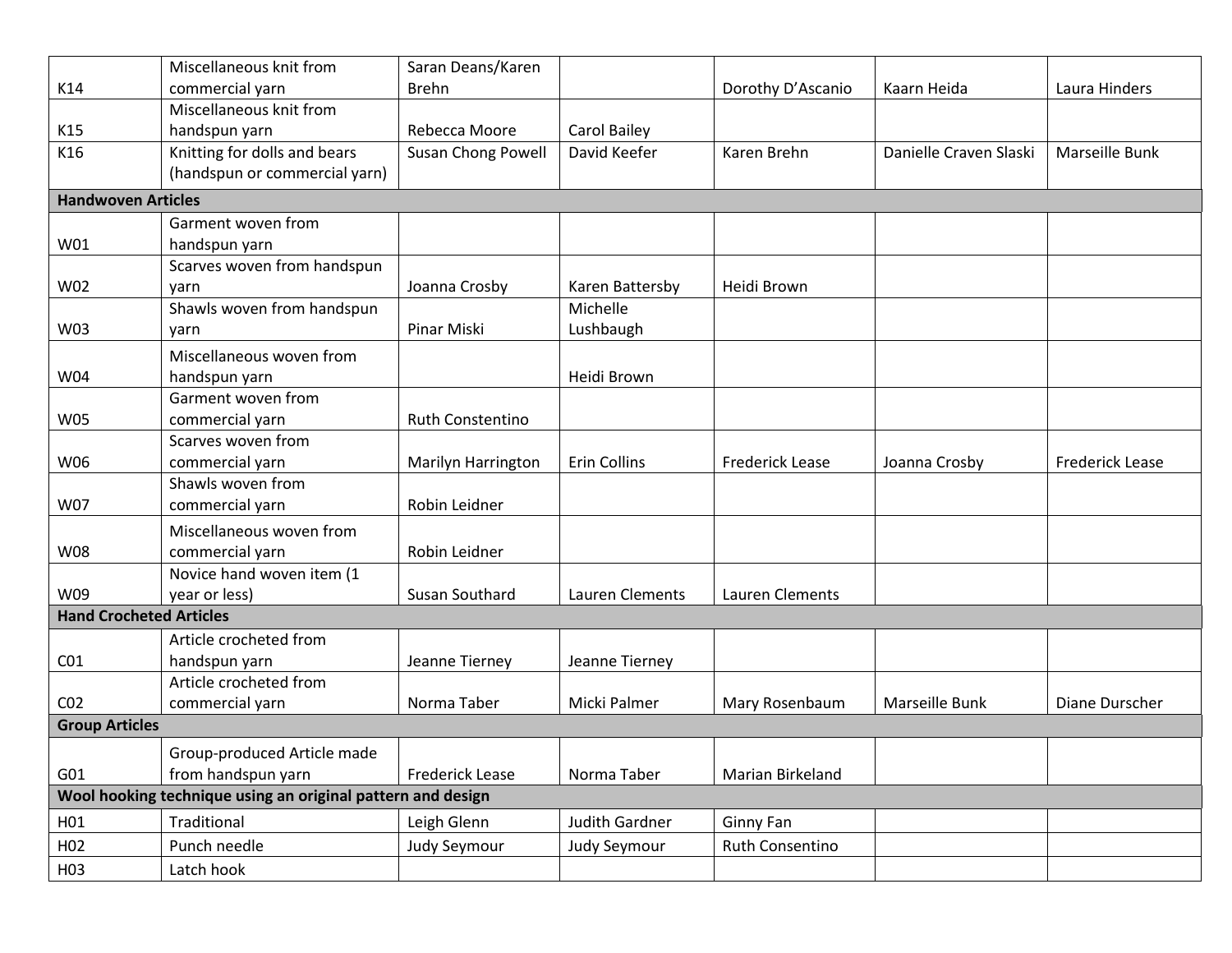| Wool hooking techniques using bought patterns, kits or preprinted design |                                                 |                     |                         |                          |                          |                 |
|--------------------------------------------------------------------------|-------------------------------------------------|---------------------|-------------------------|--------------------------|--------------------------|-----------------|
| H04                                                                      | Traditional                                     |                     | <b>Judith Gardner</b>   | Micki Palmer             |                          |                 |
| H05                                                                      | Punch needle                                    | Judy Seymour        | Judy Seymour            |                          |                          |                 |
| H06                                                                      | Latch hook                                      |                     |                         |                          |                          |                 |
| <b>Felting Techniques</b>                                                |                                                 |                     |                         |                          |                          |                 |
|                                                                          | Knitted or woven articles that                  |                     |                         |                          |                          |                 |
| F01                                                                      | have been felted                                | Pat Schudel         | Pat Schudel             | Mary Kay Morgan          |                          |                 |
|                                                                          | Wet and/or Needle Felted -                      |                     |                         |                          |                          |                 |
| F <sub>02</sub>                                                          | Non-wearables/home décor                        | Mary Ann Buckley    | <b>Bridget Brown</b>    | Mary Ann Buckley         | <b>Michael Donahower</b> | Regina Yurkonis |
|                                                                          | Wet and/or Needle Felted -                      |                     |                         |                          |                          |                 |
|                                                                          | Wearables (scarves, shawls,                     |                     |                         |                          |                          |                 |
| F03                                                                      | other clothes)                                  | <b>Elise Miller</b> | Robin Russo             | Elene Donahower          | Yana Karp                | Yana Karp       |
|                                                                          | Wet and/or Needle Felted -                      |                     |                         |                          |                          |                 |
| F04                                                                      | Sculptural or figurative articles               | Cynthia Shelby      | <b>Charlotte Dutton</b> | <b>Charlotte Dutton</b>  | <b>Colleen Hart</b>      | Nikki Prive     |
| <b>Other Techniques</b>                                                  |                                                 |                     |                         |                          |                          |                 |
| T01                                                                      | Rugs- using any technique                       |                     | Robin Leidner           |                          |                          |                 |
| T02                                                                      | Miscellaneous article using<br>other techniques | Theresa Novak       |                         |                          |                          |                 |
|                                                                          | Fiber jewelry: to include felted                |                     |                         |                          |                          |                 |
|                                                                          | techniques, knitting and other                  |                     |                         |                          |                          |                 |
|                                                                          | needlework, beading may be                      |                     |                         |                          |                          |                 |
|                                                                          | included, but not as primary                    |                     |                         |                          |                          |                 |
| T03                                                                      | technique                                       | Elena Donahower     | Elena Donahower         | <b>Michael Donahower</b> | Michael Donahower        | Cynthia Shelby  |
|                                                                          | Junior Division Skeins - at least 50% wool      |                     |                         |                          |                          |                 |
|                                                                          | Plied yarn from commercially                    |                     |                         |                          |                          |                 |
| <b>S07</b>                                                               | prepared fibers                                 | Emma Doherty        | Emma Doherty            |                          |                          |                 |
| <b>Junior Division Hand Knitted Articles</b>                             |                                                 |                     |                         |                          |                          |                 |
|                                                                          | Knitting for dolls and bears                    |                     |                         |                          |                          |                 |
| K16                                                                      | (handspun or commercial yarn)                   | Jenna Hazer         | Jenna Hazer             |                          |                          |                 |
| <b>Junior Division Handwoven Articles</b>                                |                                                 |                     |                         |                          |                          |                 |
|                                                                          | Scarves woven from                              |                     |                         |                          |                          |                 |
| W06                                                                      | commercial yarn                                 | Ryab Ge             | Emily Lin               | Sophie DeJesus           |                          |                 |
|                                                                          | Miscellaneous woven from                        |                     |                         |                          |                          |                 |
| W08                                                                      | commercial yarn                                 |                     | Matthew Oliver          | Sarah Stewart            |                          |                 |
|                                                                          | Novice hand woven item (1                       |                     |                         |                          |                          |                 |
| W09                                                                      | year or less)                                   | Zariah Gilmore      | Donovan Sheester        | Ethan Lussier            | Max Jeiin                | Brayden Smith   |